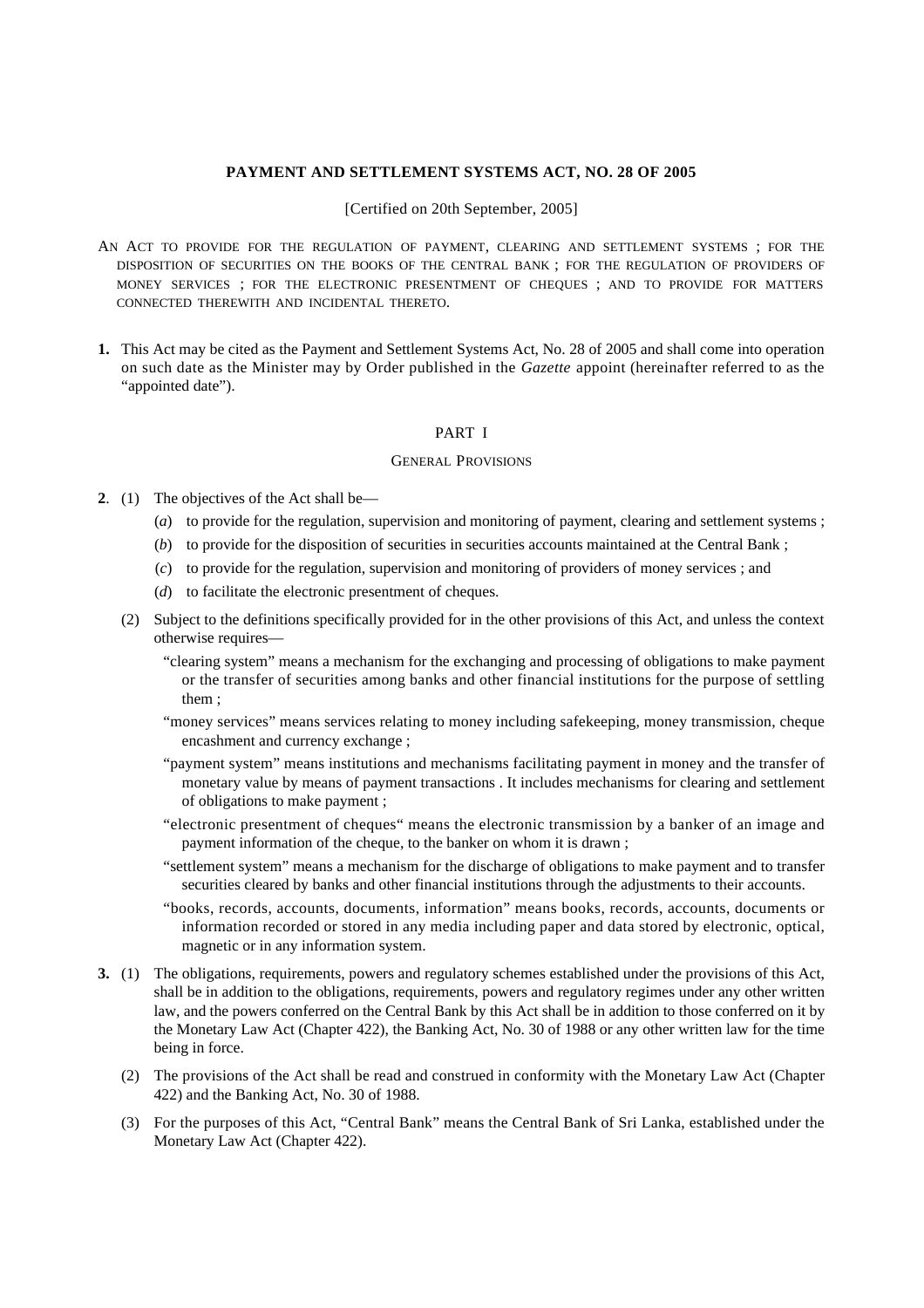(4) Where under this Act any power, duty or function is required or authorized to be exercised, performed or discharged by the Central Bank, the Monetary Board of the Central Bank of Sri Lanka may in writing authorise any officer of the Central Bank, to exercise, perform or discharge such powers, duties or functions.

#### PART II

# PAYMENT, CLEARING AND SETTLEMENT SYSTEMS AND MONEY SERVICES

# CHAPTER I

#### THE NATIONAL PAYMENT SYSTEM

- **4.** (1) The Central Bank shall be the authority responsible for the preparation of a plan for a national payment system. The Central Bank shall also be charged with the responsibility of providing guidance and leadership for the establishment and development of payment, clearing and settlement systems in Sri Lanka.
	- (2) The Central Bank shall facilitate—
		- (*a*) the interaction of its clearing and settlement systems and related arrangements with other systems or arrangements connected with the exchange, clearing or settlement, of payments or securities ;
		- (*b*) the development of new methods and technologies for payments in domestic or foreign currencies and the transfer of securities ; and
		- (*c*) the co-operation among all participants in the evolution of payment systems and the provision of payment services.
	- (3) In the exercise of its powers under this Act, the Central Bank may, notwithstanding anything to the contrary in any other law—
		- (*a*) regulate and supervise the services and facilities provided by any Bank, any other financial institution or person, with regard to the sending, processing and receiving of payment orders and instructions for the transfer of securities on its own account and for its customers in domestic or foreign currencies, and assist any bank or other financial institution in the establishment, operation and organization of such services and facilities ;
		- (*b*) establish, operate, organize, promote, participate or assist in the establishment, operation, organization and promotion of, and regulate and supervise—
			- (*i*) any system for the clearing and settlement of payments and other arrangements for the making or exchange of payments in domestic or foreign currencies ;
			- (*ii*) any system for the clearing and settlement of securities and other arrangements for the exchange of securities ; and
			- (*iii*) any system to facilitate the clearing and settlement including other arrangements for the making or exchange of payments or the exchange of securities in any currency against other payments or securities in another currency.
- **5.** (1) The Central Bank shall have the power to formulate, adopt and monitor the implementation of a payment system policy for Sri Lanka. Such policy shall be made public.
	- (2) In the exercise of its powers under subsection (1) the Central Bank shall be guided by best international standards. The payment system policy of the Central Bank shall primarily be designed to facilitate the overall stability of the financial system, promote payment system safety and efficiency and control risk. Subject to this primary objective, the policy shall be designed to enhance other aspects of the public interest and particularly contribute to the promotion of competition in the market for payment services and the protection of payment system users.
	- (3) In promoting safety and efficiency of the payment system the Central Bank shall co-operate with Central Banks of other countries and with other relevant domestic or foreign authorities.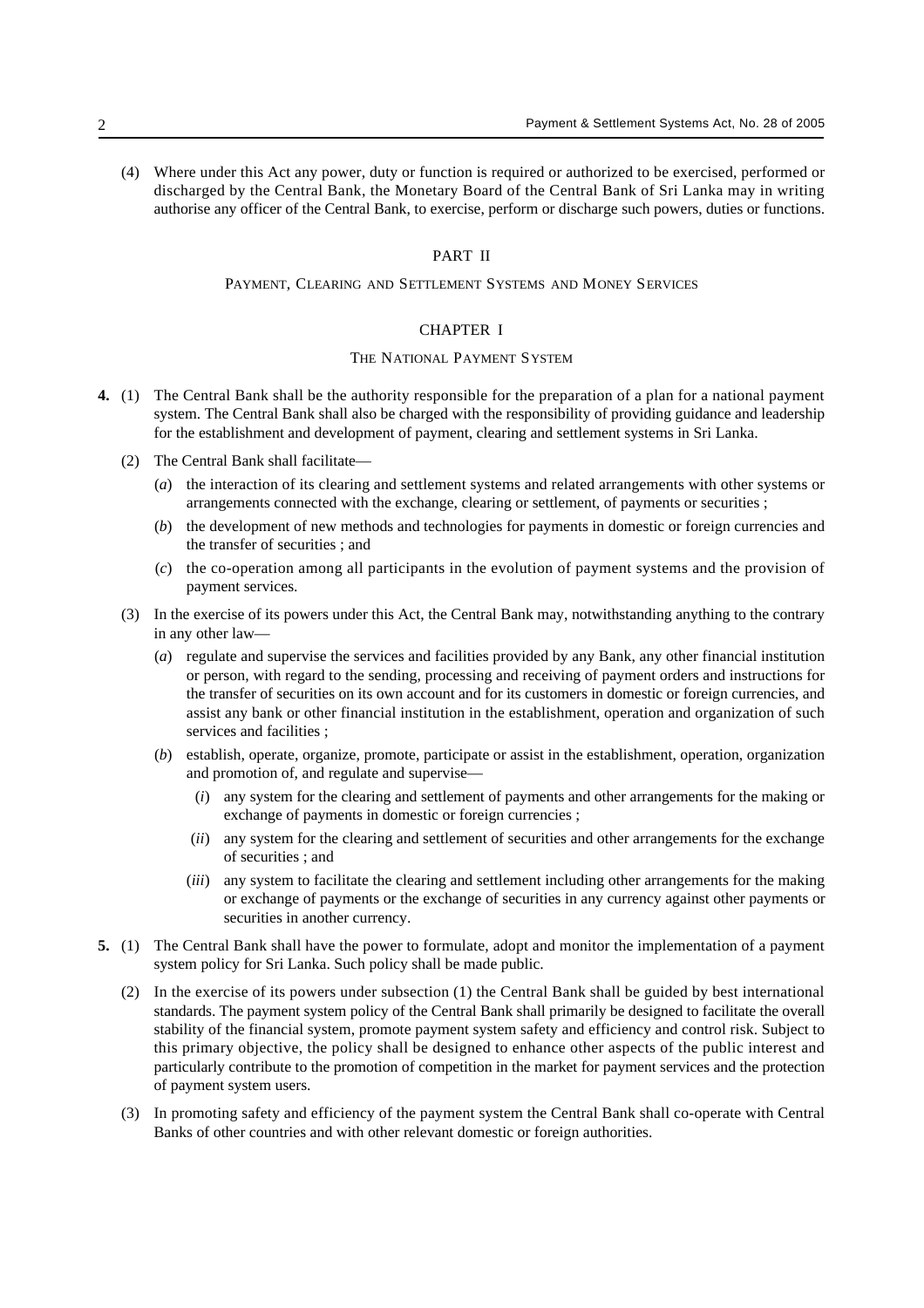## CHAPTER II

## SECURITIES ACCOUNTS

- **6**. (1) The Central Bank shall maintain securities accounts for each direct participant and for each customer of a dealer direct participant. A person may have more than one securities account. A securities account may be a designated securities account.
	- (2) A securities account holder may exercise all the rights that comprise the security credited to his or her securities account, or designated securities account, subject to any applicable adverse claim :

Provided however, a customer securities account holder may deal with his or her securities account as provided in this section only through a dealer direct participant authorized to act in that customer's securities account :

Provided further that, no remedy against the account holder will be prejudiced where the exercise of rights under this section is in breach of a contract or is otherwise in violation of the rights of any other person.

- (3) All communications and payments relating to a securities account shall be submitted or made to or by the Central Bank exclusively by or to—
	- (*a*) direct participants, in respect of own securities accounts ; and
	- (*b*) dealer direct participants, in respect of both own accounts and on securities accounts of their customers in respect of which they are authorized to act.

Each disposition shall be recorded directly in the securities accounts of the transferror and transferee of the security and not pass through the own account of a dealer direct participant authorized to act on behalf of a customer who is the transferror or transferee.

- (4) The provisions contained in this section shall be read consistently with the provisions of the Local Treasury Bills Ordinance (Chapter 417) and the Registered Stocks and Securities Ordinance (Chapter 420) respectively. The provisions contained in such Ordinances shall prevail in the event of an inconsistency.
- **7.** (1) A disposition of a security is carried out by means of debit and credit posted to the transferror's and transferee's respective securities account.
	- (2) Upon a disposition, the transferee acquires rights to the extent of the interest transferred in the security that the transferror had or had the power to transfer. Where the credit for the interest acquired was posted to the transferee's securities accounts, and the transferee gave value without notice of any adverse claim, the transferee also acquires the transferror's interest in the security, free of any adverse claims. For the purposes of this subsection,—
		- (*a*) notice to the dealer direct participant authorized to act in the securities account of the transferee customers is not to be attributed to the customer ; and
		- (*b*) notice only that the transferror acts as a trustee, an agent or in a representative capacity, or that the transfer is out of a designated securities account, is not notice of breach of trust or authority and does not amount to notice of an adverse claim.
	- (3) A dealer direct participant who deals with a security under the authority of a customer, is not liable to a person who has an adverse claim to the security, unless the dealer direct participant—
		- (*a*) acted in collusion with any person who violated the rights of the adverse claimant ; or
		- (*b*) acted, after having been served with an injunction, restraining order or other creditor process issued by a Court of competent jurisdiction enjoining the dealer direct participant from so dealing, and the dealer direct participant has had an opportunity to act on the injunction, restraining order, or other creditor process as the case may be.
	- (4) In the handling of a disposition of securities and having it recorded in securities accounts, the Central Bank shall not incur any liability whatsoever to any person, including a direct participant, customer, adverse claimant or third party, unless the Central Bank acts contrary to a binding and effective injunction, restraining order or other creditor process, issued by a Court of competent jurisdiction which has been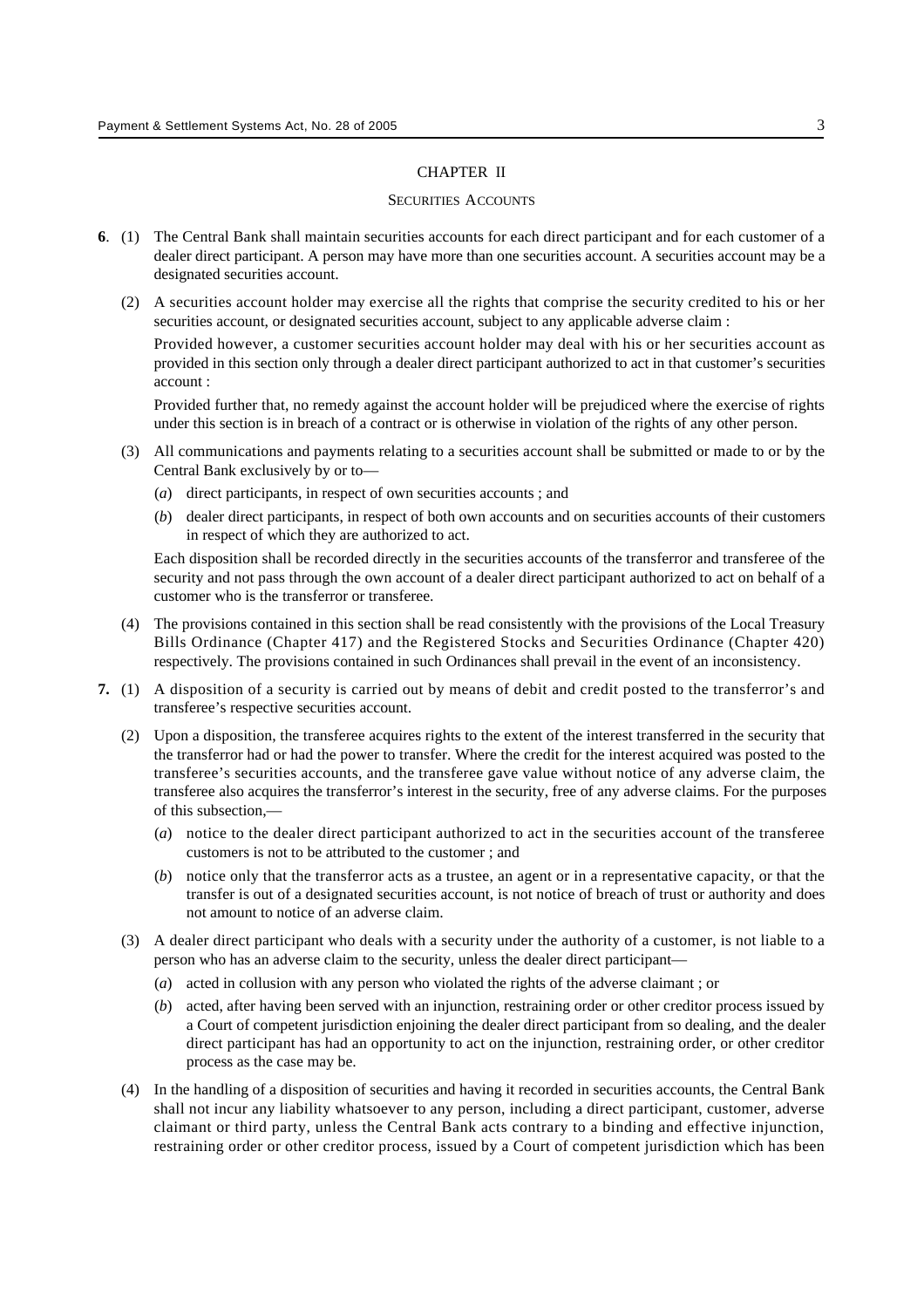lawfully served on the Central Bank, or unless the Central Bank acts in bad faith or in collusion with any wrongdoer.

- **8.** (1) A security credited to a securities account may be made subject to creditor process or insolvency proceedings by or for the benefit of a creditor of the securities account holder, only to the extent of the interest of the securities account holder and subject to any adverse claim to satisfy a debt of the securities account holder.
	- (2) Without prejudice to the generality of subsection (1), a security credited to a securities account held by a customer, may not be subject to creditor process or insolvency proceedings by or for the benefit of a creditor of the dealer direct participant authorized to act in the customer's securities account, to satisfy any debt of that dealer direct participant.
	- (3) The interest of a debtor in a security may be reached only by creditor process duly served on the Central Bank. The Central Bank shall comply with any creditor process duly served on it.
- **9.** A security held in a customers, securities account, sold to the customer by the dealer direct participant authorized to act in the securities account of the customer, is subject to a lien in favour of the dealer direct participant to secure the payment of its price.
- **10.** (1) In this Chapter unless the context otherwise requires—
	- "adverse claim" means a claim to a property interest in a security credited to the securities account of a person other than that of the claimant, including the right of redemption of a debt, under a mortgage, pledge or charge, or any other transaction intended to secure the payment of a debt and a beneficial interest under a trust ;
	- "creditor process" means any process of execution issued by a Court of competent jurisdiction on behalf of a creditor or other claimant with respect to a security or securities account, such as a levy, attachment, garnishment, notice of lien, sequestration or similar process, including any order restraining or blocking a disposition, but shall not include any action taken by a securities account holder of a designated securities account to extinguish an adverse claim to a security credited to the designated securities account ;
	- "customer" means in relation to a dealer direct participant, a transferror or transferee in a disposition, who is a securities account holder, other than a direct participant ;
	- "dealer direct participant" and "direct participant" shall have the same meanings as are assigned to them in the Local Treasury Bills Ordinance (Chapter 417) and the Registered Stocks and Securities Ordinance (Chapter 420) ;
	- "designated securities account" means a securities account in which title to securities held in it is stated to be subject to adverse claims ;
	- "disposition" means any absolute transfer of title to a security between a transferror and transferee ;
	- "own securities account" means a securities account in the name of a direct participant as the securities account holder ;
	- "securities account" means an account maintained at the Central Bank to which securities may be credited and debited and in which dispositions of securities are recorded ;
	- "securities account holder" means a person in whose name the Central Bank maintains a securities account ;

"security" means any—

- (*a*) treasury bills issued in a scripless form in accordance with the provisions of the Local Treasury Bills Ordinance (Chapter 417) ;
- (*b*) treasury bonds issued in a scripless form in accordance with the provisions of the Registered Stocks and Securities Ordinance (Chapter 420) ;
- (*c*) securities issued in a scripless form by the Central Bank in accordance with the provisions of the Monetary Law Act (Chapter 422) ;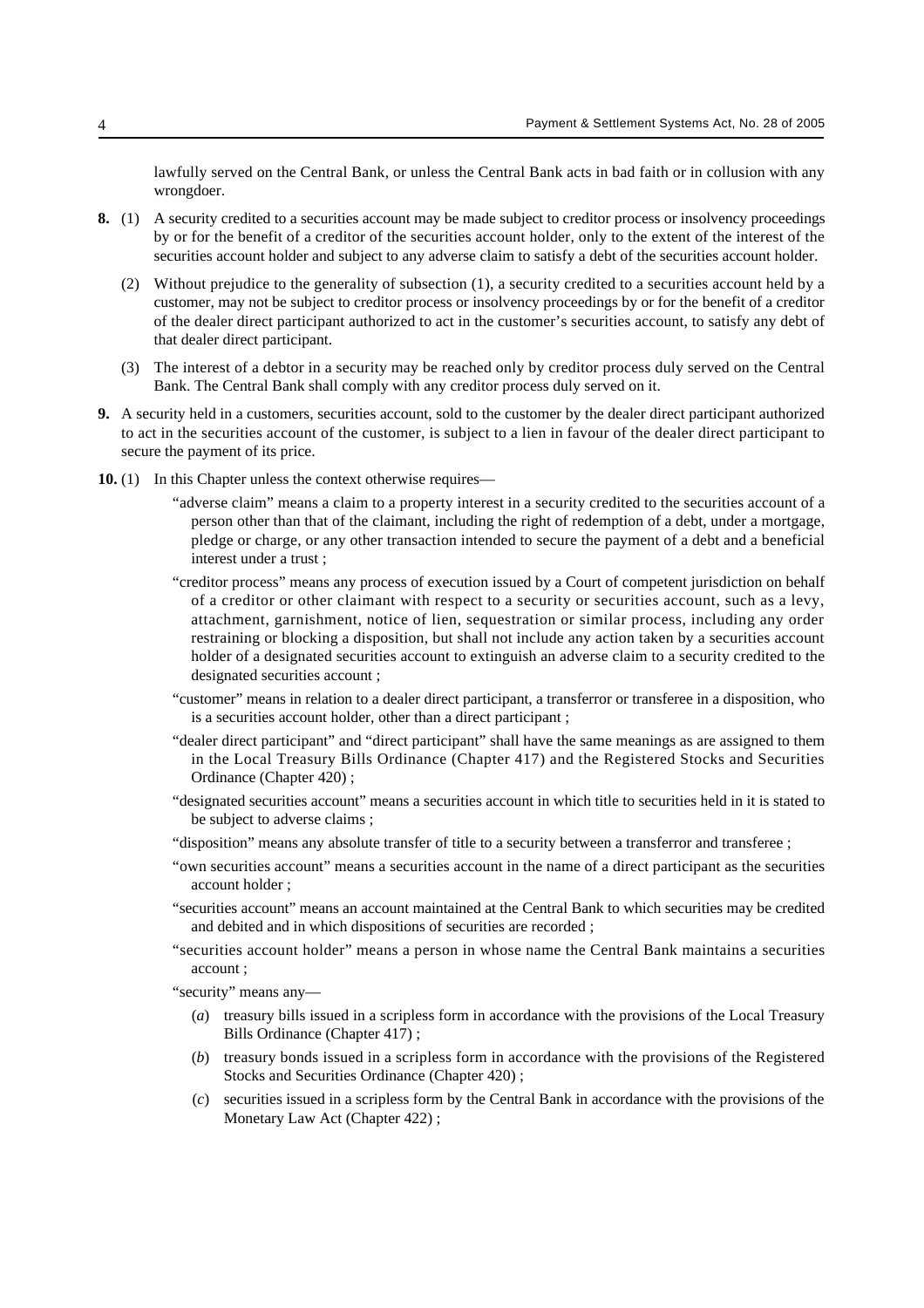- "transferee" means the party to a disposition to whom a security is transferred and whose securities account is credited as the result of the disposition ; and
- "transferror" means the party to a disposition who transfers a security and whose securities account is debited as a result of the disposition.

# CHAPTER III

#### MONEY SERVICES AND PAYMENT SYSTEMS

- **11.** The Central Bank shall in terms of the provisions of this Chapter, regulate, supervise and monitor all service providers or any specified category of service providers in accordance with such regulations which the Minister may make for the purposes of this Chapter.
- **12.** (1) The Central Bank may, where it is of the opinion that any person—
	- (*a)* is engaged in, or is about to engage in any unsafe, unsound or unfair practice in providing any money service or in the operation of a payment system ; or
	- (*b*) has contravened or failed to comply with, or is likely to contravene or fail to comply with the provisions of this Act, or any rule, regulation, instruction, directive or order given under this Act or any other written law which in the opinion of the Central Bank relates to money services or payment systems or any category thereof,

issue a directive to that person requiring such person, within such time as the Central Bank considers necessary,—

- (*i*) to cease and refrain from engaging in the act, omission or course of conduct ; and
- (*ii*) to perform such acts as in the opinion of the Central Bank are necessary to rectify the situation.
- (2) Every directive issued under subsection (1) shall be served on the service provider to whom it is directed and shall be in operation from the date of service thereof.
- (3) Every directive issued under this section shall be binding on the person to whom it is directed.
- **13.** (1) The Central Bank may, if it considers it in the public interest to do so, designate a payment system to be made subject to additional regulation and supervision as provided in sections 14 and 15.
	- (2) The following factors shall be taken into consideration when determining whether it is in the public interest to designate a payment system—
		- (*i*) the level of financial safety provided by the payment system to the participant and users ;
		- (*ii*) the efficiency and competitiveness of payment systems in Sri Lanka ; and
		- *(iii*) the best interests of payment system participants and their customers or the financial system in Sri Lanka.
	- (3) Prior to the designation of a payment system, the Central Bank shall consult the manager and participants of the payment system and may consult interested parties, with respect to the effects of such designation.
	- (4) The Central Bank shall notify the manager and the participants of the designation of the payment system in such manner as the Central Bank considers appropriate. The designation shall be effective from the date specified in such notification. Every such notification shall be published in the *Gazette*.
- **14.** (1) The Manager of the designated payment system or if there is no Manager, the participants of the system, shall forward to the Central Bank a copy of every payment system rule governing the designated payment system, within such periods as are hereinafter set out—
	- (*i*) where a payment system rule was made before the designation of the payment system, within thirty days of the date of such designation ; and
	- (*ii*) where a payment system rule was made after the designation of the payment system, within ten days of the date of the making of such rule.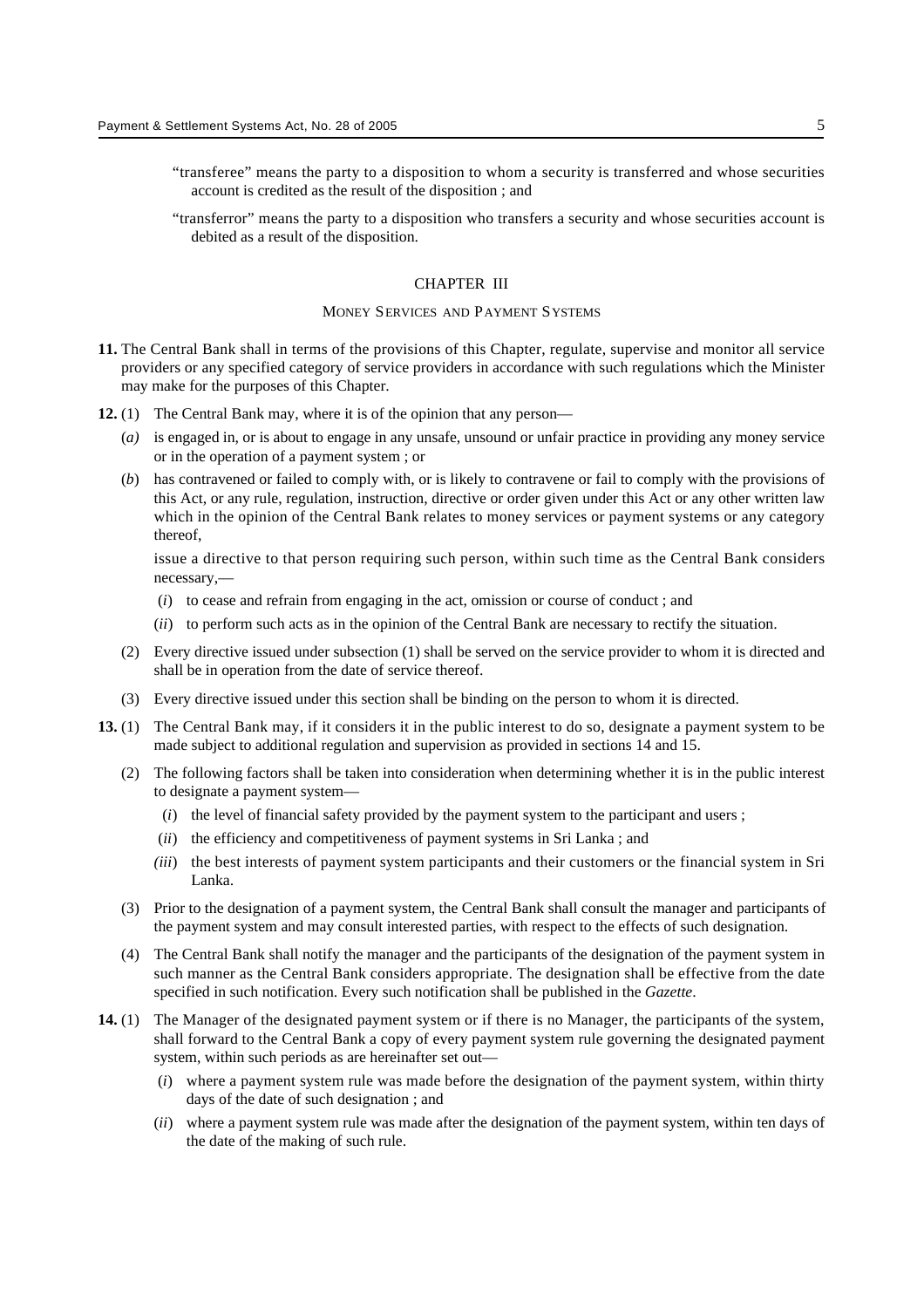(2) A payment system rule, other than a payment system rule referred to in paragraph (*i*) of subsection (1) shall not come into operation before the thirtieth day after a copy of it is sent to the Central Bank under subsection  $(1)$ :

Provided that the Central Bank may declare the payment system rule to be in force at any time before the expiry of the aforementioned periods.

- (3) Where the Central Bank is of the opinion that an extension of the period specified in subsection (2) is required to permit adequate review of a payment system rule, the Central Bank may within ten days after its receipt, after giving written notice to the sender of the payment system rule, extend that period upto thirty days.
- (4) The Central Bank may disallow the whole or a part of a payment system rule governing a designated payment system, before or anytime after it comes into force or is in force. A payment system rule when so disallowed becomes ineffective from the moment the decision to disallow it is communicated to the Manager or the participant of a designated payment system, or at any time thereafter, as instructed by the Central Bank in its decision to disallow the payment system rule.
- (5) (*a*) Where a payment system rule in force is disallowed in whole or in part by the Central Bank under subsection (4), giving rise to the need to amend or replace the payment system rule in order to facilitate the continued smooth operation of the designated payment system, the decision of the Central Bank to disallow it must be included in a directive, issued pursuant to section 15. The Central Bank shall notify the Manager of the designated payment system, of the required amendment or replacement to the payment system rule ;
	- (*b*) Every such directive shall provide a text for a temporary payment system rule which shall be applicable until an amendment or replacement to the payment system rule is adopted by the payment system. The temporary payment system rule becomes effective immediately upon the payment system rule which is to be amended or replaced, becoming ineffective.
- (6) The Central Bank may exempt a designated payment system from the application of the requirements of subsection (2).
- **15.** (1) The Central Bank may issue a written directive to the Manager or to a participant of a designated payment system in respect of any one or more of the following:—
	- (*a*) the conditions to be met by any person in order to have access or to become a participant of the designated payment system ;
	- (*b*) the operation of the designated payment system, including the clearing and settlement procedures to be followed ;
	- (*c*) the interaction of the designated payment system with other payment systems ; or
	- (*d*) the relationship of the designated payment system with its participants.
	- (2) The Central Bank shall prior to issuing any written directive under subsection (1), consult the person to whom it is directed, and may also consult any interested persons with respect to the content and the effect of the directive.
	- (3) The Central Bank may by a written directive specify that a Manager of the designated payment system or a participant in such a system shall, within such time as the Central Bank considers necessary—
		- (*i*) cease or refrain from engaging in an act or course of conduct ;
		- (*ii*) perform such acts as in the opinion of the Central Bank are necessary in the public interest ; or
		- (*iii*) make, amend or repeal a payment system rule.
	- (4) As soon as is practicable after implementing a directive and completing any actions required to be taken in connection with it, the person to whom it is given shall notify the Central Bank that the directive has been implemented and the action completed.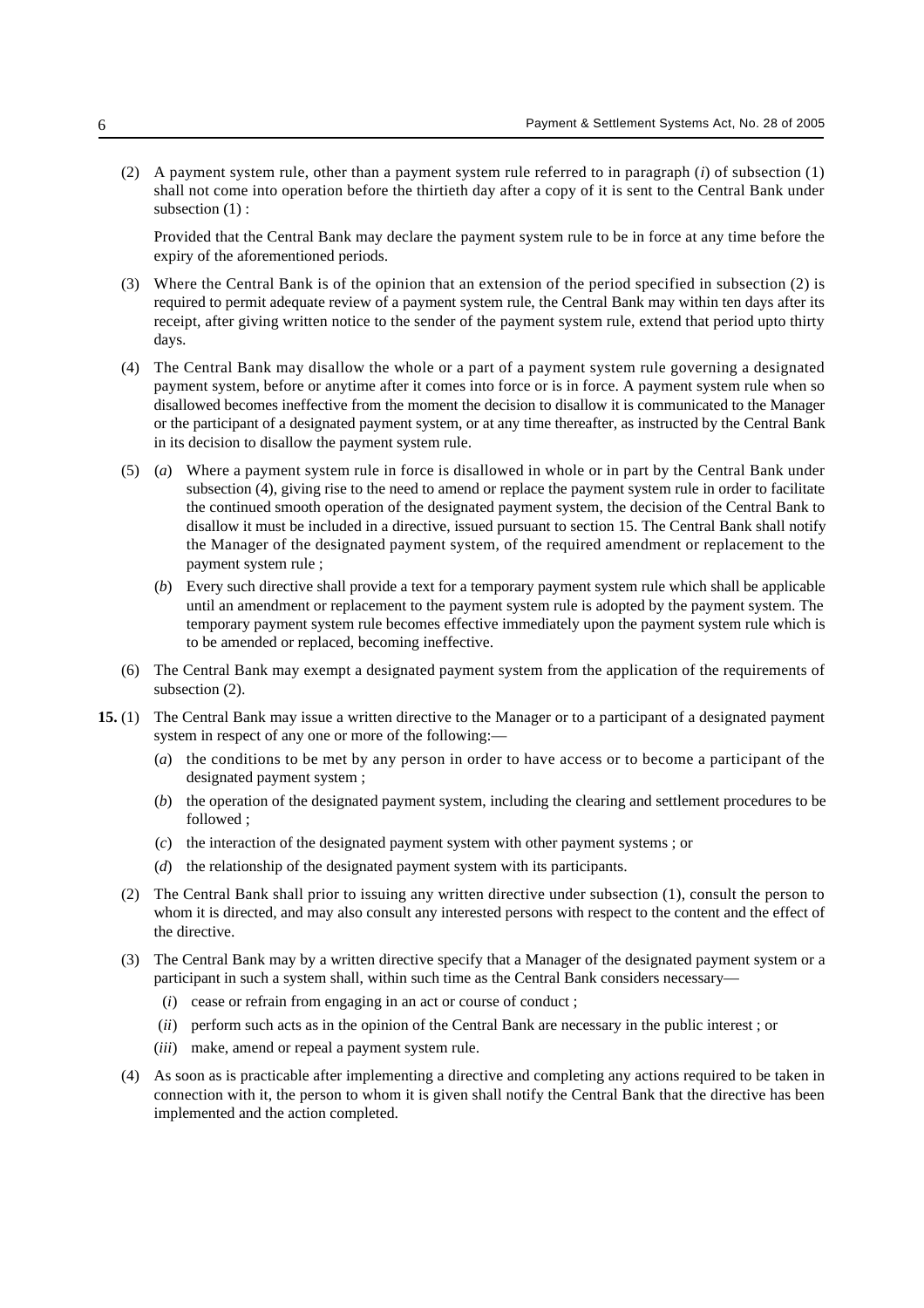- (5) Every directive issued under this section shall be communicated to the person to whom it is directed and shall come into operation from the date of its issue. A directive is binding on the person to whom it is directed.
- **16.** (1) The Central Bank may audit, inspect, and require the production of accounts, records, books, and documents, inspect offices of, and request information from, service providers and any person the Central Bank may determine to be a service provider or a payment system designated under this Chapter.
	- (2) It shall be the duty of any person, or an employee, agent or manager of a person to whom a request is made under subsection (1) to comply with it.
	- (3) The Central Bank may, where it considers it necessary require that audits and inspections under subsection (1) shall be carried out on its behalf, in whole or in part by qualified auditors who shall submit their report to the Central Bank.
	- (4) In this section "qualified auditor" shall have the same meaning as in paragraph (8) of Article 154 of the Constitution.
	- (5) Every participant shall be required to perform all the duties imposed under this Chapter on a Manager of a payment system.
	- (6) If a Manager of a payments system fails to perform the duties imposed on it under this Chapter, the participants jointly and severally shall comply with those duties and shall be liable for contravention in the same manner and to the same extent as the Manager.
	- (7) For the purposes of obtaining evidence on oath in relation to any audit or inspection in terms of this section, the Central Bank shall have the power to administer oaths or affirmations in terms of the provisions of the Oaths Ordinance (Chapter 17).
- **17.** (1) The Minister may for the purpose of giving effect to the provisions of this Chapter, make regulations with respect to any matter required by this Chapter to be prescribed or in respect of which regulations are required or authorized to be made.
	- (2) In particular and without prejudice to the generality of the powers conferred by subsection (1), the Minister may make regulations—
		- (*a*) to provide for the conditions, requirements and standards under which money services may be provided and payment systems may be operated and designated ;
		- (*b*) to require the registration or licensing of service providers and the procedure to be followed for such registration or licensing, to specify the conditions and requirements for such registration or licensing and provide for the circumstances under which such license or registration may be revoked by the Central Bank ;
		- (*c*) to provide for the levy of a licence fee and the amount of such charges and fees for the registration of service providers ;
		- *(d)* specifying the procedures required for the regulation, supervision and monitoring of service providers ;
		- *(e)* specifying the conditions, requirements, guidelines, procedures, measures and standards provided in this Chapter, on any matter, including licensing, registration or designation, fees and charges to be levied in respect of the different categories of service providers as classified and determined by regulations ;
		- *(f)* specifying the manner in which the conditions, requirements, guidelines, procedures, measures and standards provided in this Chapter will apply in respect of any person who carries out or is authorized to carry out any part of a money service or the operation of a payment system on behalf of a service provider ;
		- *(g)* specifying the conditions and requirements under which persons including those providing money transmission services may participate in a payment system or maintain accounts and deposits in the Central Bank ;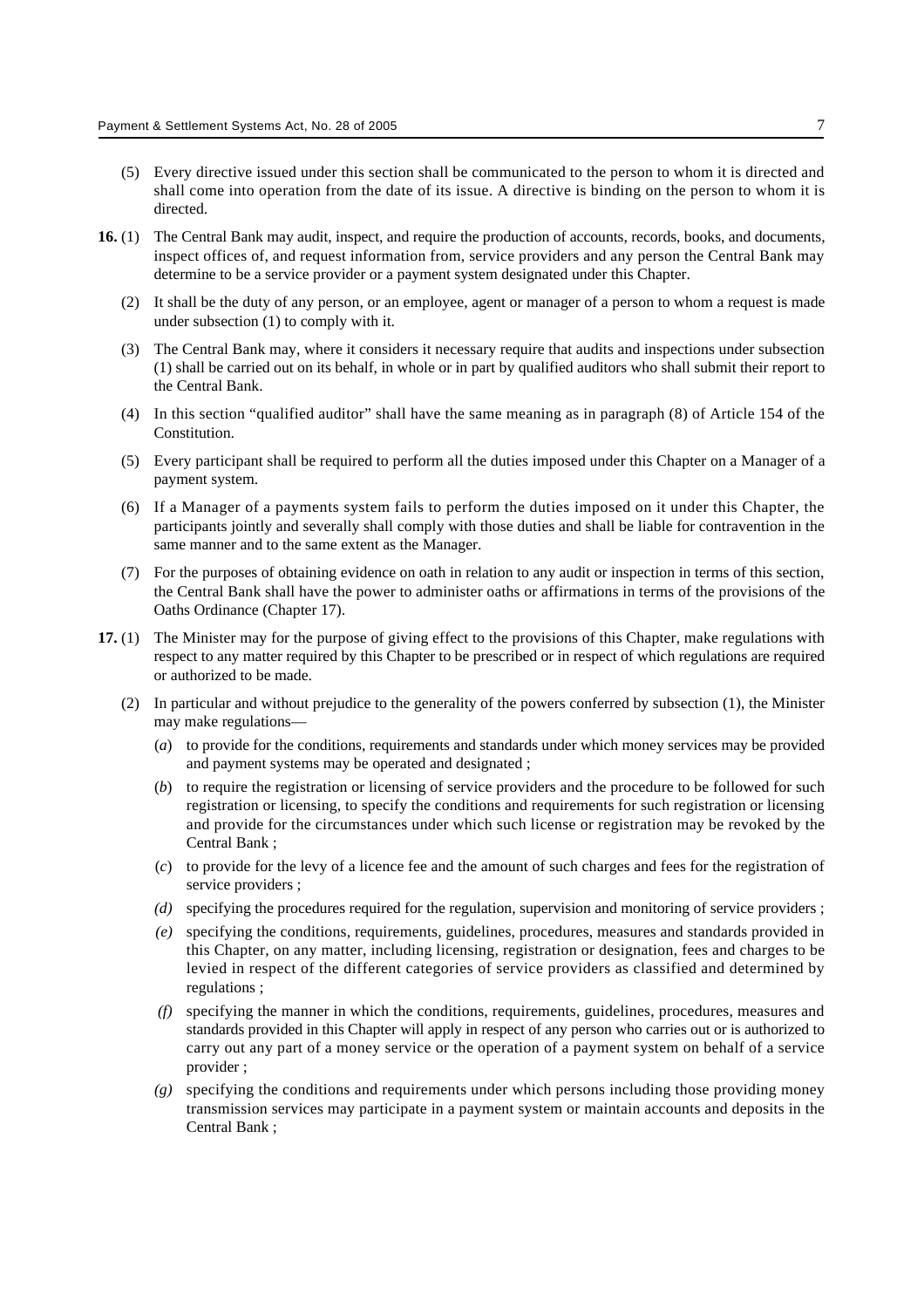- *(h)* specifying the prudential requirements relating to service providers including accounting and reporting requirements ;
- *(i)* specifying the requirements, standards and guidelines on corporate matters of service providers including matters with regard to their form of incorporation or organization, administration, management, governance, control, capital adequacy and other capital requirements, ownership structure, quality of shareholders and administrators and business and investment powers ;
- *(j)* specifying the requirements, standards and guidelines for service providers designed to facilitate their inspection by the Central Bank, including requirements, standards and guidelines regarding the collection, maintenance of record and reporting to the Bank of information on matters as specified including information about their customers or participants and in relation to transactions or any category of them, in such format and detail as may be specified ; and
- *(k)* specifying the measures necessary for the protection of customers and participants or any category of them, and particularly, to specify disclosure requirements and contract terms of money service providers and their customers and of payment systems and their participants.
- (3) Every regulation made by the Minister shall be published in the *Gazette* and shall come into operation on the date of publication or on such later date as may be specified in the regulation.
- (4) Every regulation made by the Minister shall as soon as convenient after its publication in the *Gazette* be brought before Parliament for approval. Any such regulation which is not so approved shall be deemed to be rescinded as from the date of disapproval, but without prejudice to anything previously done thereunder.
- (5) Notification of the date on which any regulation made by the Minister is rescinded shall be published in the *Gazette*.
- **18.** Unless the context otherwise requires, for the purposes of this Chapter—
	- "cheque encashment" means receiving compensation for taking payment instruments or stored value, in exchange for money, payment instruments, or stored value delivered to the person delivering the payment instrument or stored value ;
	- "currency exchange" means receipt of revenues from the exchange of money issued, established, authorized or adopted by one government, or monetary value denominated in its monetary unit, for money issued, established, authorized or adopted by another government or for monetary value denominated in its monetary unit;
	- "designated payment system" means a payment system designated under the provisions of this Chapter ;
	- "manager" includes a member of the Board of Directors of service providers and means any person that in the opinion of the Central Bank is in a position to supervise and be responsible for the management of the business and affairs of a service provider. Notice under this Chapter to be given to a Manager is to be given to the Manager as advised to the Central Bank by the service provider, unless the Central Bank specifically designates another person to be a Manager ;
	- "monetary value" means a medium of exchange, whether or not redeemable in money, including in the form of stored value, payment instrument or credit to account ;
	- "money" means a monetary unit or a medium of exchange that is issued, established, authorized, or adopted by Sri Lanka or a foreign government. The term includes a monetary unit or a medium of exchange issued, established, authorized or adopted by an inter-governmental organization or by agreement between two or more governments ;
	- "money services" means any services relating to money, including safekeeping, money transmission, cheque encashment, or currency exchange, and other similar services ;
	- "money transmission" means selling or issuing monetary value or receiving money or monetary value in connection with the transmission of money or monetary value, either from the transmitter or for a beneficiary and includes the provision of a facility for the withdrawal of money for the transfer of monetary, value between accounts or for the payment of monetary value to third parties. The term includes the taking part in any transaction or arrangement involved in carrying out the transmission from the transmitter to the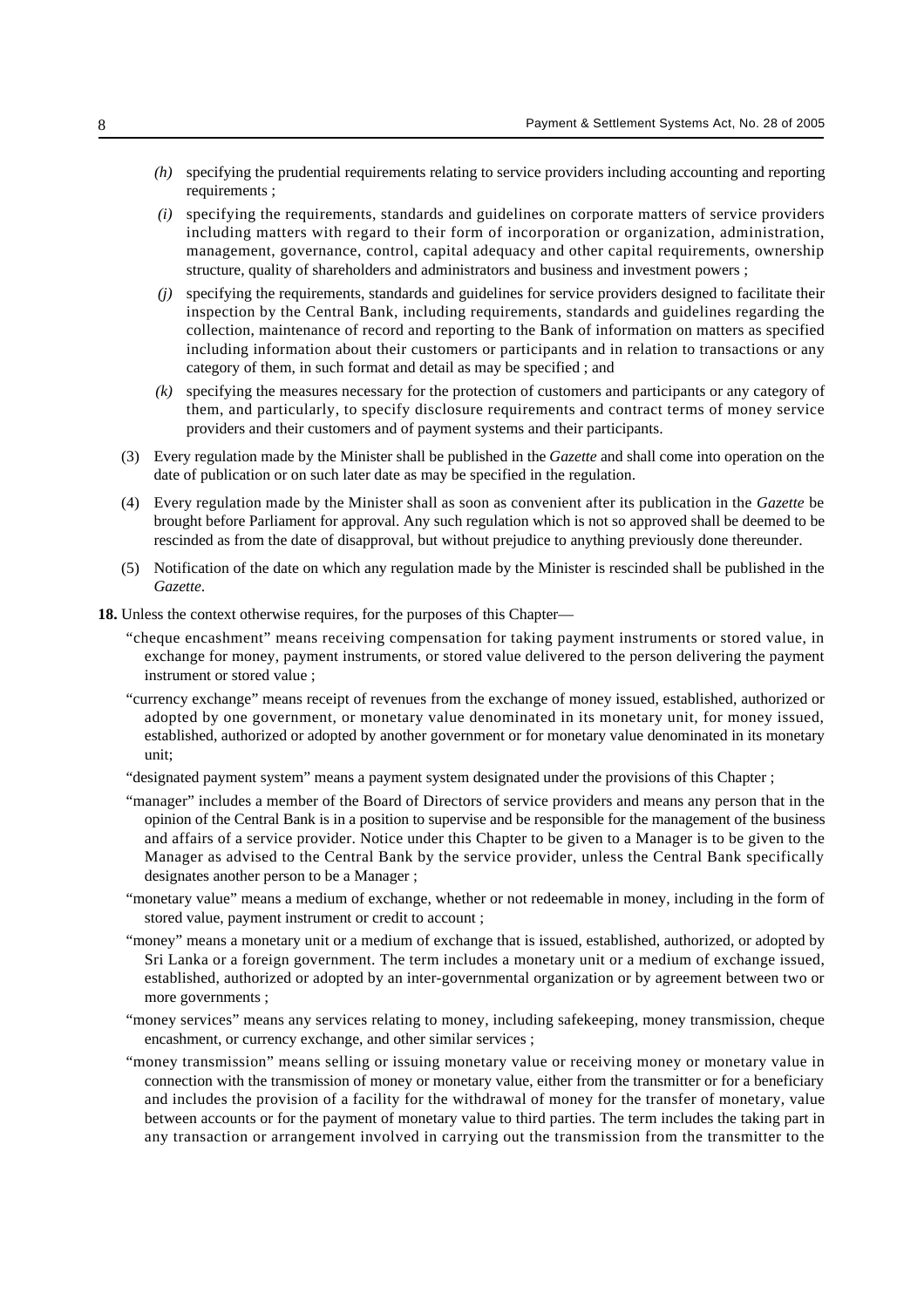beneficiary even if neither the transmitter nor the beneficiary is a party or direct participant to such transaction or arrangement. Money transmission could be from place to place, within, to or from Sri Lanka or any other country ;

- "participant" means a party to an arrangement in respect of a payment system. It may include a bank, a provider of money transmission services or any other person but does not include a user or customer of a participant who instructs or receives payment over the payment system ;
- "payment card" means any card, plate, coupon book, or other device, including a code or any other means of access to an account, stored value or credit that may be used from time to time to obtain money or to make payment and includes a debit, charge, credit and stored-value card ;
- "payment instrument" means cheque, draft, money order, traveller's cheque, payment card or other instrument for the transmission or payment of money or monetary value, whether or not negotiable. The term does not include a credit card voucher, letter of credit, or instrument that is redeemable by the issuer only in goods or services ;
- "payment system" means a system or arrangement for the communication, processing, exchange, clearance or settlement of payment orders and other messages effecting, ordering, enabling, or facilitating the making of payments money transmission, money withdrawals, or transfers of monetary value ;
- "payment system rule" means a rule, by whatever name called, other than one issued by the Central Bank, that governs a payment system, including its operation, clearing and settlement, and includes an amendment to or a repeal of a payment system rule ;
- "person" means an individual, corporation, business trust estate, trust, partnership, limited liability company, association, joint venture, government, governmental subdivision, agency or instrumentality, public corporation, or any other public, private or commercial body, unit or organization, with or without separate legal personality ;
- "record" means information that is inscribed on a tangible medium or that is stored in an electronic or other medium and is retrievable in perceivable form ; and
- "service provider" means any person who provides money services or operates a payment system ;
- "stored value" means monetary value that is evidenced by an electronic record.

# CHAPTER IV

# CLEARING AND SETTLEMENT SYSTEMS

- **19.** (1) Where the Central Bank is of the opinion that a clearing and settlement system may be operated in such a manner as to pose a risk to the financial system of Sri Lanka, the Central Bank may designate the clearing and settlement system as a systemically important clearing and settlement system which is subject to the provisions of this Chapter.
	- (2) The Central Bank shall in writing, notify a designated clearing and settlement system's clearing house of the designation and shall cause a copy of the designation to be published in the *Gazette*. The designation shall be effective as from the date of the making of the relevant notification.
	- (3) Designation of a clearing and settlement system as systemically important under Chapter IV of this Part of the Act may be in addition to the designation of the same system as a payment system which is subject to additional regulation, supervision and monitoring under Chapter III of this Part of this Act :

Provided however, where there is a designation made in terms of both Chapters of this Part of the Act as aforesaid, it shall be incumbent on the persons who are subject to the provisions of Chapters III and IV of this Act, to comply with the requirements under both Chapters respectively

**20.** (1) The Central Bank may issue rules, instructions and directions and may enter into any agreement with a clearing house or a participant of a designated clearing and settlement system, or both, in respect of the following matters :—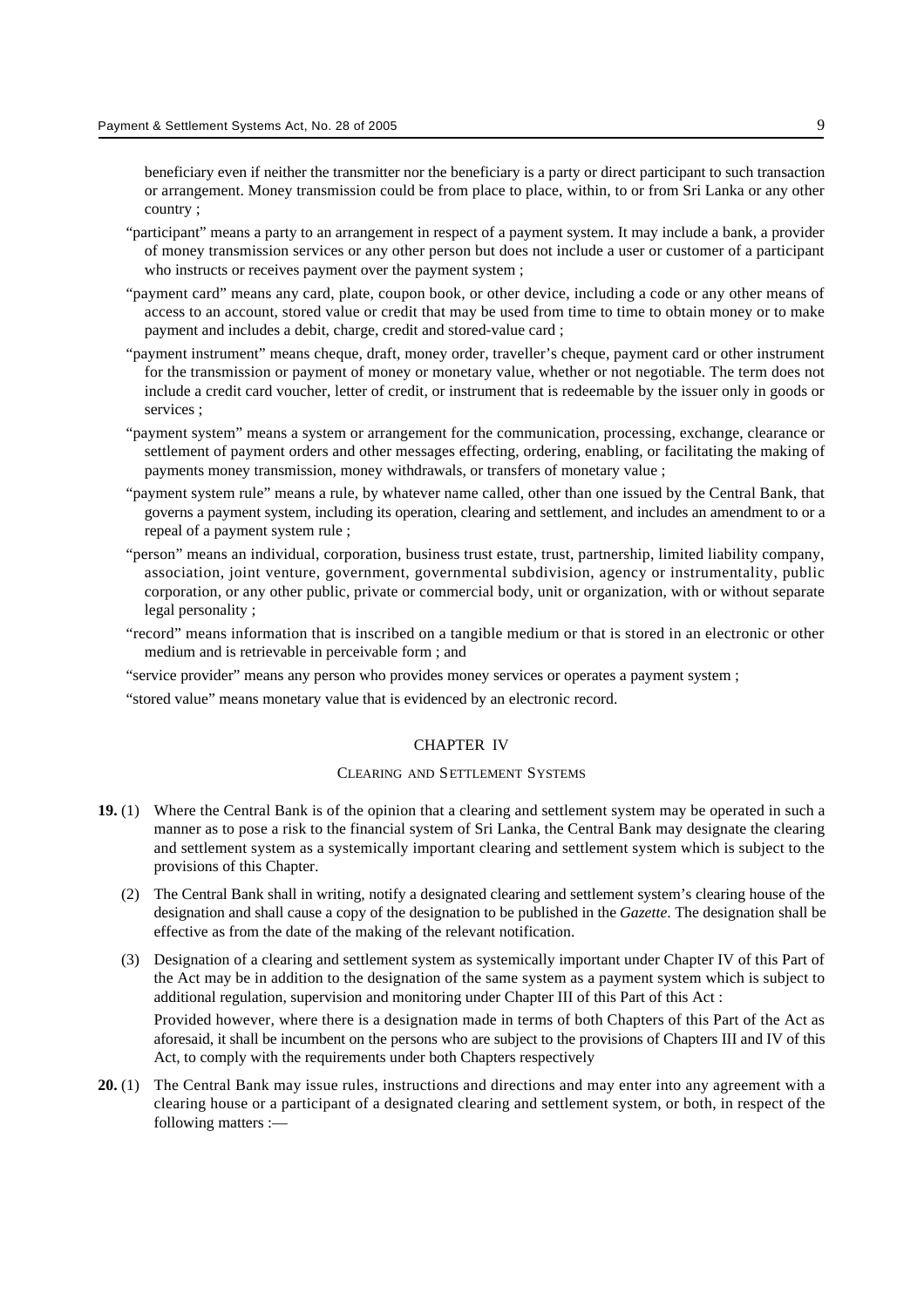- (*a*) netting arrangements;
- (*b*) risk sharing and risk control mechanisms ;
- (*c*) certainty of settlement and finality of payment;
- (*d*) the nature of financial arrangements among participants ;
- (*e*) the operational systems and financial soundness of the clearing house; and
- (*f*) such other matters that in the view of the Monetary Board pertain to a risk to the financial system.
- (2) The Minister may make regulations in respect of all or any of the matters specified in paragraphs (*a*) to (*f*) of subsection (1) and in the event of a conflict between any rule, instruction, direction or agreement and any regulations made in that behalf under this Act, such regulation shall prevail.
- **21.** (1) Where the Central Bank is of the opinion that—
	- (*i*) a clearing house for a designated clearing and settlement system engages in or is about to engage in any act, omission or course of conduct ;
	- (*ii*) a participant is engaging in or is about to engage in any act, omission, or course of conduct with respect to its participation in the designated clearing and settlement system; or
	- (*iii*) the designated clearing and settlement system operates or is about to be operated in a manner,

that results in or is likely to result in a risk to the financial system being inadequately controlled, the Central Bank may issue a directive in writing to the clearing house, requiring it within such time as the Central Bank considers necessary—

- (*i*) to cease or refrain from engaging in the act, omission or course of conduct or require the participants to cease or refrain from engaging in the act, omission or course of conduct ;
- (*ii*) to perform such acts or have the participant perform such acts as in the opinion of the Central Bank are necessary to remedy the situation.
- (2) Where the Central Bank is of opinion in terms of subsection (1) that the risk to the financial system is being inadequately controlled, and it appears to the Central Bank that—
	- (*i*) the clearing house fails to comply with a directive that has been issued to it in terms of subsection (1) ;
	- (*ii*) the designated clearing and settlement system does not have a clearing house located in Sri Lanka ; or
	- (*iii*) in the opinion of the Central Bank—
		- (*a*) the risk to the financial system is being inadequately controlled due to an act, omission, or course of conduct of a participant with respect to its participation in the designated clearing and settlement system; and
		- (*b*) the act, omission, or course of conduct does not comply with any agreement, rule, procedure, guideline or other documentation relating to the designated clearing and settlement system,

the Central Bank may issue a directive in writing to any participant requiring it, within such time as the Central Bank considers necessary,—

- (*i*) to cease or refrain from engaging in certain acts, omissions, or courses of conduct with respect to its participation in the designated clearing and settlement system; and
- (*ii*) to perform such acts with respect to its participation as the Central Bank considers necessary to remedy the situation.
- (3) A directive under this section may be made in respect of any matter that is directly related to participation in the designated clearing and settlement system. A directive under this section may not be made in respect of—
	- (*i*) the capital adequacy of a participant;
	- (*ii*) the management of its investments;
	- (*iii*) its corporate governance;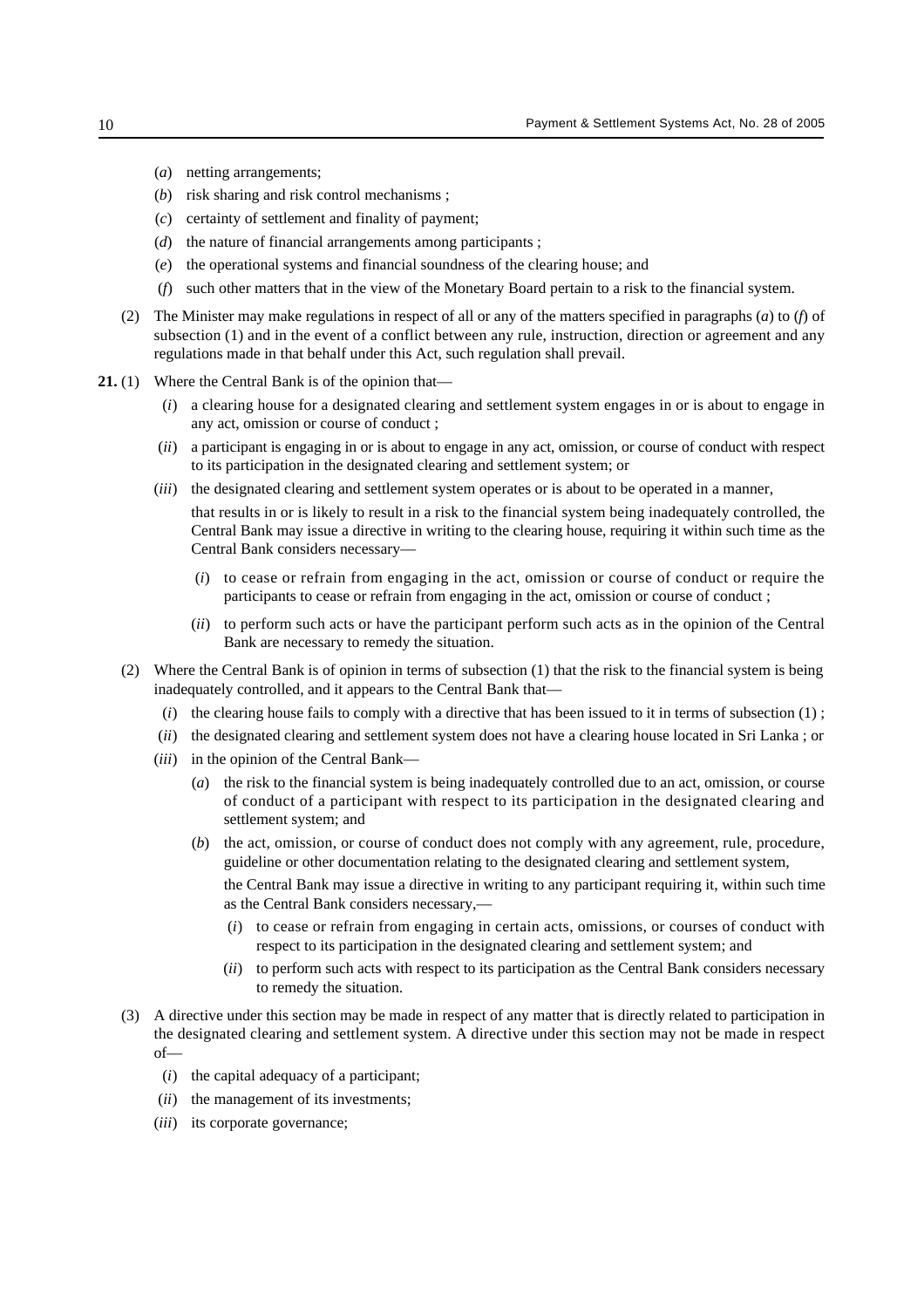- (*iv*) its relations with customers who are not themselves participants in the designated clearing and settlement system; or
- (*v*) its ownership structure.
- (4) A directive may require that the payment obligations that arises from clearing within the designated clearing and settlement system shall be settled through adjustments to the account or accounts of one or more of the participants at the Central Bank.
- (5) A directive, if it so provides, shall be applicable to a designated clearing and settlement system that is established by or under any written law.
- (6) A directive issued under this section shall be communicated to the person to whom it is directed and shall be published in the *Gazette*. A directive so issued shall come into operation on the date it is issued.
- (7) A directive shall be binding on the person to whom it is issued.
- **22.** (1) The Central Bank may perform all or any of the following functions in relation to a designated clearing and settlement system and its clearing house :—
	- (*a*) the provision of a secured or unsecured guarantee of settlement by participants;
	- (*b*) the making of liquidity loans to the clearing house and the central counter-party; and
	- (*c*) acting as the central counter-party to the participants.
	- (2) If the Central Bank is of the opinion that participation in a designated clearing and settlement system by a participant poses or is likely to pose, an unacceptable risk, to the financial system or an unacceptable risk to the Central Bank in guaranteeing settlement of that participant's obligations, the Central Bank may—
		- (*a*) suspend participation of that participant; or
		- (*b*) prohibit it from being a participant; or
		- (*c*) may require it to comply with such conditions, with respect to its participation, as the Central Bank considers necessary.
- **23.** (1) In section 23 and 24 "insolvency proceedings" shall mean any collective measures provided for in any applicable law, either to wind-up the participant or to re organize it, whether voluntarily or involuntarily, or to suspend its business, including insolvency proceedings instituted under the Insolvency Ordinance (Chapter 81), where such measure involves the suspending of, or the imposing of limitations on, payment orders and payments.
	- (2) Payment orders which have been entered into a designated clearing and settlement system and their netting shall be legally enforceable and binding on third parties, notwithstanding the commencement of insolvency proceedings against a participant, provided that payment orders were entered into the system prior to the commencement of such insolvency proceedings.
	- (3) Where payment orders have been entered into a designated clearing and settlement system after the commencement of insolvency proceedings and are carried out on the day of the commencement of such proceedings, such payment orders shall be legally enforceable and binding on third parties only if, after the time of settlement, the central counter-party or the clearing house can furnish evidence to the satisfaction of the Court of the fact that they were not aware nor could they have been aware of the commencement of such proceedings.
	- (4) The specific moment of entry of a payment order into a designated clearing and settlement system shall be determined by the rules of that system.
	- (5) For the purposes of this section, the time of commencement of insolvency proceedings is the moment either when the judgement or order of insolvency, winding-up or suspension is pronounced or the effective resolution for the voluntary winding-up is passed.
	- (6) A participant against whom a judgement or order is pronounced, or who has passed an effective resolution for voluntary winding-up, as provided for in subsection (5), shall advise the Central Bank and where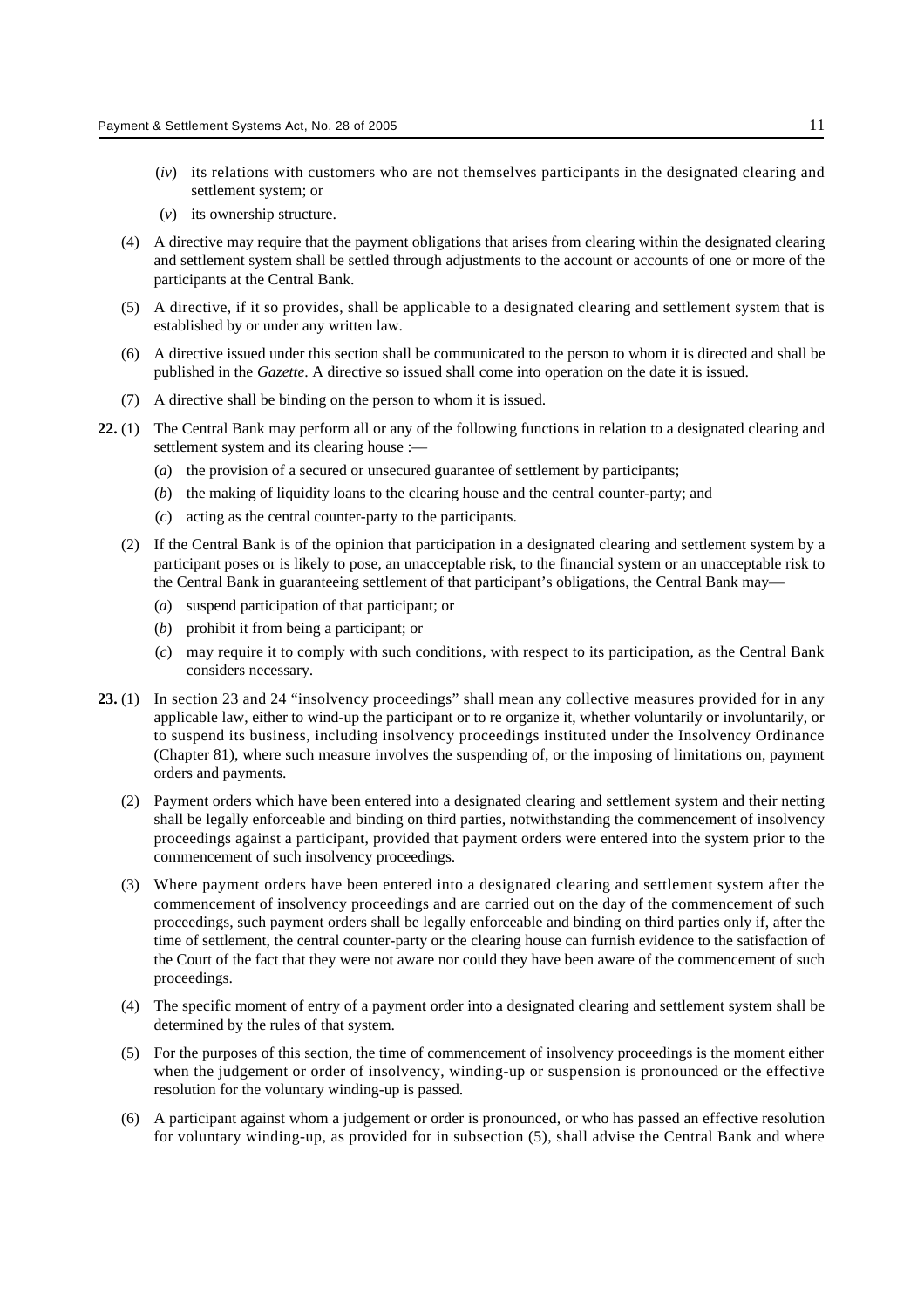applicable the central counter-party or the clearing house as the case may be, of the judgement, order or resolution on the day it is pronounced or passed.

- (7) Insolvency proceedings shall not have any retroactive effect on the rights and obligations of a participant, arising from the clearing and settlement of payment obligation on a designated clearing and settlement system prior to the time of commencement of such proceedings.
- **24.** (1) Notwithstanding anything to the contrary in any other written law—
	- (*i*) the settlement rules of a designated clearing and settlement system are valid and binding on the clearing house, the participants, the central counter-party and the Central Bank. Any action may validly be initiated or any payment may be made in accordance with such settlement rules;
	- (*ii*) the obligation of a participant, a clearing house or a central counter-party to make payments to a participant, and the right of a participant, a clearing house or a central counter-party to receive payments from a participant, clearing house or central counter-party, shall be netted, and a net settlement or close-out amount shall be determined in accordance with the settlement rules of the designated clearing and settlement system, if it is so provided in the rules; and
	- (*iii*) where the settlement rules of a designated clearing and settlement system provide that the settlement of a payment obligation through an entry to, or a payment out of, an account of a participant, a clearing house or a central counter-party at the Central Bank is final and irrevocable, the entry or payment shall not be reversed, repaid or set aside.
	- (2) An entry to or a payment out of the account of a participant, a clearing house or a central counter-party at the Central Bank to settle a payment obligation in a designated clearing and settlement system shall not be the subject of any provision or order that operates as a stay of that activity.
	- (3) The rights and remedies of a participant, a clearing house, a central counter-party or the Central Bank, with respect to collateral granted to it as security for a payment or the performance of an obligation incurred in a designated clearing and settlement system, may not be affected by insolvency proceedings. In particular, such rights and remedies may not be the subject of any stay provision or order affecting the ability of creditors to exercise rights and remedies with respect to the collateral.
	- (4) Notwithstanding the fact that all or part of the administration or operation of a designated clearing and settlement system is conducted outside Sri Lanka or that its settlement rules are governed by the laws of a foreign jurisdiction, if a Court in Sri Lanka determines that the rights and obligations of any person arising out of or in connection with the operation of the designated clearing and settlement system are governed in whole or in part by the law of Sri Lanka, the provisions of this section shall be applicable thereto, to such extent as the law of Sri Lanka is applicable in determining those rights and obligations.
	- (5) In this section "settlement rules" means the effective rules, however made, which provide the basis upon which payment obligations are calculated, netted or settled and includes rules for instituting action where a participant fails or is likely to become unable to meet its obligations to the clearing house, a central counterparty or the other participants respectively.
- **25.** (1) Every clearing house shall, with respect to its designated clearing and settlement system, provide the Central Bank with reasonable notice in advance of any significant change intended to be made by the clearing house in relation to the designated clearing and settlement system. Without limiting the generality of the forgoing the clearing house shall give notice with respect to any change affecting—
	- (*i*) any document including its Memorandum of Association, and the relevant resolutions, agreements, rules and procedures relating to the formation, establishment, constitution, governance, administration and operation of the clearing house;
	- (*ii*) the operation of the designated clearing and settlement system; or
	- (*iii*) the agreements, rules, procedures, guidelines or other documentation governing the designated clearing and settlement system.
	- (2) Every clearing house shall, forthwith after it makes any other change in relation to the designated clearing and settlement system, provide the Central Bank with written notice of the change, and, without limiting the generality of the foregoing, the notice shall provide information in respect of any change affecting—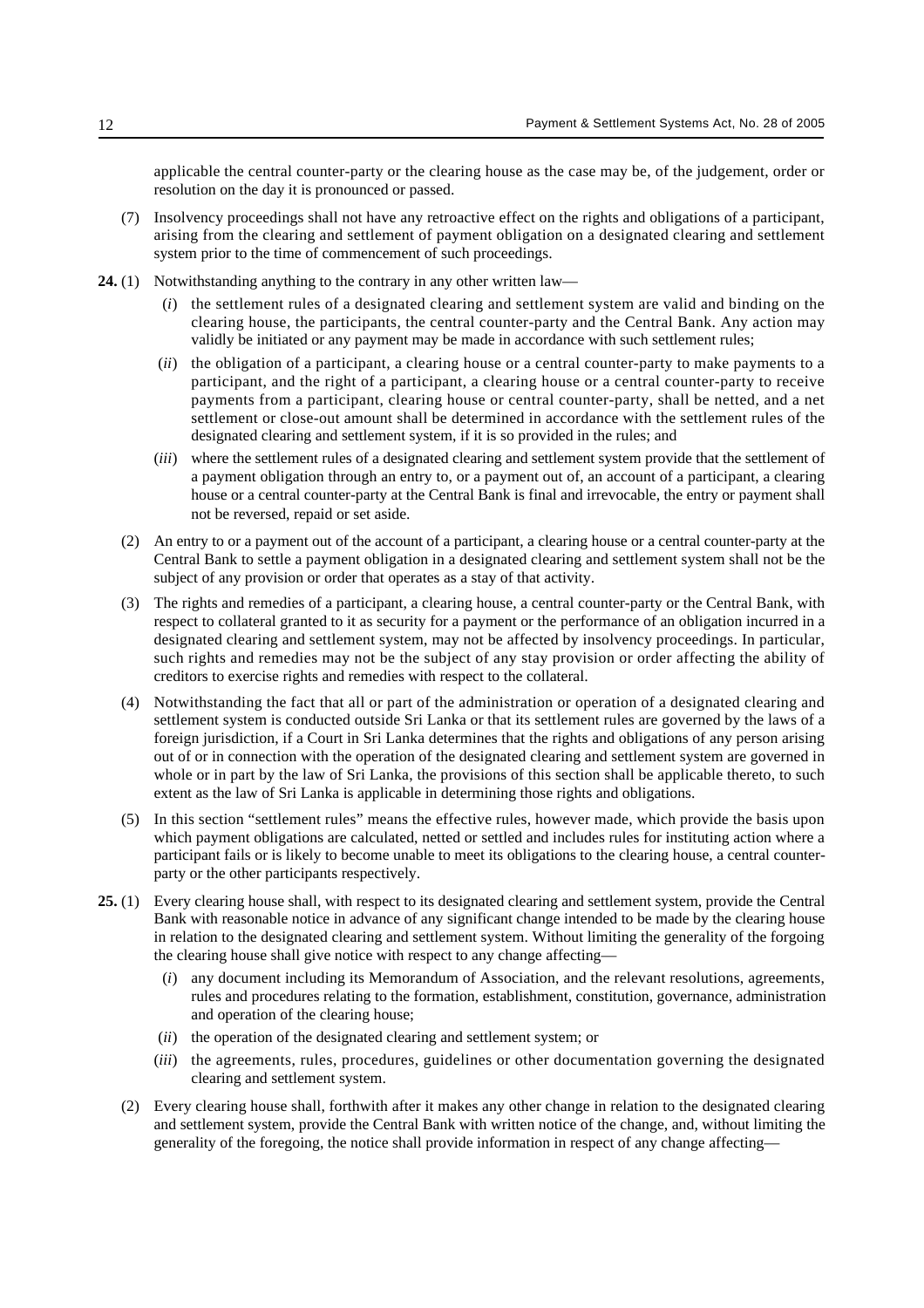- (*i*) the composition of the Board of Directors whether by resignation or otherwise; or
- (*ii*) the appointed auditor of the clearing house.
- (3) Every clearing house shall, with respect to its designated clearing and settlement system, provide the Central Bank with such information, at such times and in such form, as the Central Bank may in writing require.
- **26.** (1) The Central Bank may, for the purpose of carrying out its functions under this Chapter, conduct audit and inspections of a clearing house.
	- (2) The Central Bank may, where it considers it necessary, require that audits and inspections under subsection (1) shall be carried out on its behalf, in whole or in part, by qualified auditors, who shall submit their report to the Central Bank.
	- (3) The Central Bank and every qualified auditor appointed to carry out audit and inspections, shall be entitled to have access to the information, books and records of the clearing house. The clearing house shall assist the Central Bank or the qualified auditor in carrying out its duties under this section.
	- (4) For the purposes of this section "qualified auditor" shall have the same meaning as in Article 154 of the Constitution.
	- (5) For the purpose of obtaining evidence under oath in relation to an audit or inspection under this section, the Central Bank shall have the power to administer oaths or affirmations in terms of the provisions of the Oaths Ordinance (Chapter 17).
- **27.** The Central Bank shall have the power to do all or any of the following things in relation to a clearing and settlement system and its clearing house :
	- (*i*) be a participant, participate and act as a central counter-party, including in a loss-sharing mechanism;
	- (*ii*) act as a custodian of financial assets, or settlement agent, or both; and
	- (*iii*) accept and pay interest on deposits from clearing house, a participant or the central counter-party.
- **28.** Where a financial institution or the Central Bank is a party to a netting agreement, then notwithstanding anything in any other law relating to bankruptcy or insolvency, or any order of court made pursuant to an administration or re-organization arrangement, or receivership involving insolvency, the financial institution or the Central Bank may enforce the agreement, terminate the contract giving rise to any obligation governed by it, and determine a net termination value or net settlement amount in accordance with the provisions of the agreement, in which case, the party entitled to the net termination value or settlement amount is to be a creditor of the party owing the net termination value or net settlement amount for that value or amount as the case may be.
- **29.** (1) The Central Bank may, where it has reasonable grounds to believe that a system or arrangement exists for the clearing and settlement of payment obligations, request a person who is a party to the system or arrangement to provide the Central Bank with further information, records and documents relating to the system or arrangement as the Central Bank may require, in order to make a determination on the existence of the clearing and settlement system.
	- (2) Every person who is required under subsection (1) to provide information, records and documents shall comply with such request.
	- (3) Every clearing house shall, in respect of its clearing and settlement system provide the Central Bank with such information and documents as the Central Bank may from time to time require to enable the Central Bank to determine whether the clearing and settlement system poses a risk to the financial system. Without limiting the generality of the foregoing, the clearing house shall, in respect of the clearing and settlement system, provide the Central Bank with :—
		- (*a*) the names of its participants;
		- (*b*) copies of all documents relating to the formation, establishment, constitution, governance and operation of the clearing house, including Memorandum of Association, by-laws, and relevant resolutions, agreements, rules and procedures;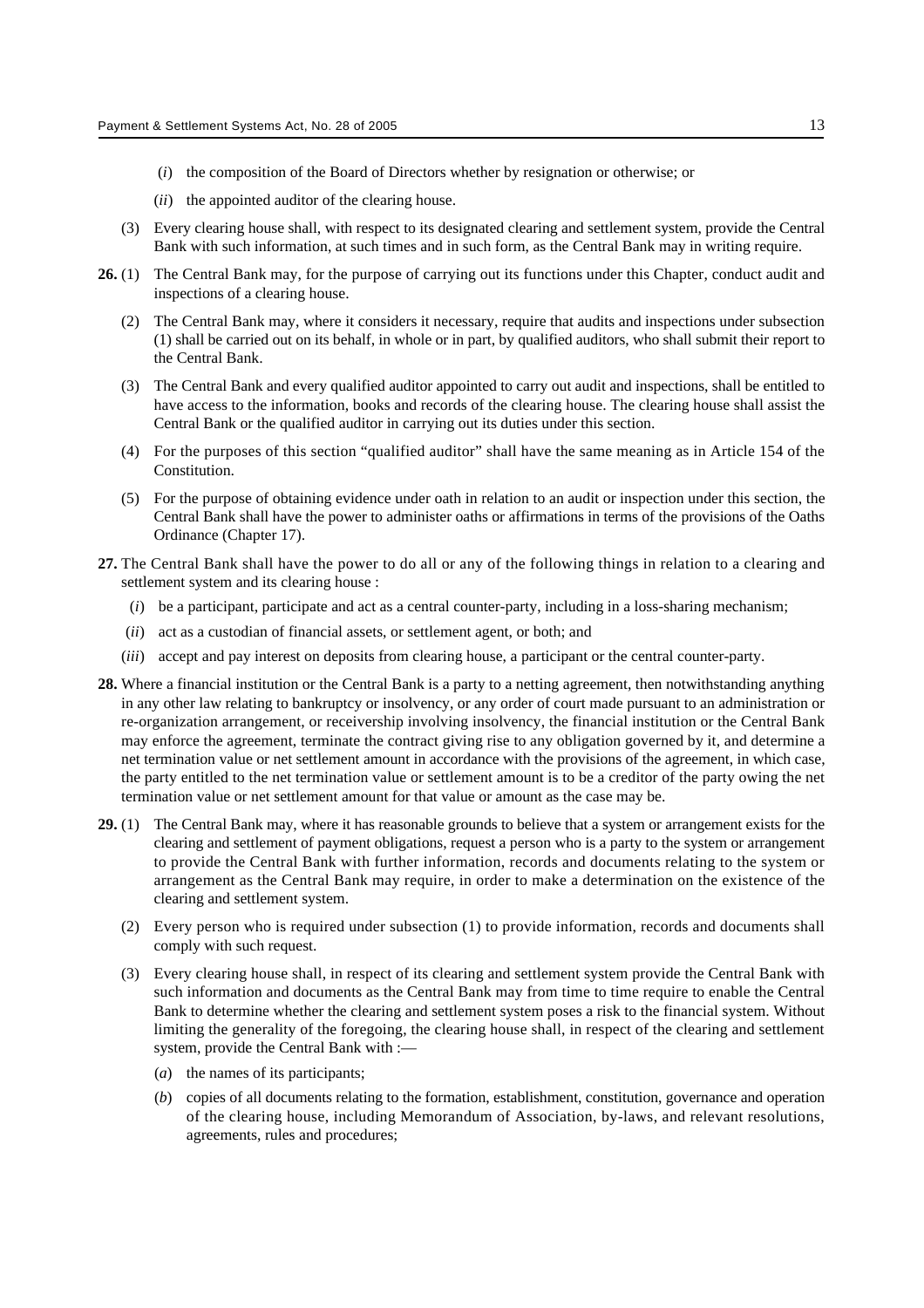- (*c*) the names of directors, committee members and auditors of the clearing house;
- (*d*) copies of its reports, statements, or other documents that are required to be filed with any government agency or regulatory body; and
- (*e*) copies of its financial statements.
- (4) No participant is required to provide information to the Central Bank under this Chapter concerning another participant of a clearing and settlement system if that information has not been made available to all the participants.
- **30.** (1) Where a clearing house fails to comply with the obligations imposed on it under this Chapter with respect to its clearing and settlement system or otherwise contravenes the provisions of this Chapter, the participants shall jointly and severally comply with those obligations and they shall be liable for the contravention of those obligations in the same manner and to the same extent, as the clearing house.
	- (2) Where a clearing and settlement system does not have a clearing house located in Sri Lanka, the participants located in Sri Lanka—
		- (*i*) shall comply with the obligations imposed under this Chapter on a clearing house with respect to a clearing and settlement system; and
		- (*ii*) shall have all the rights conferred by this Chapter on a clearing house with respect to a clearing and settlement system,

in the same manner and to the same extent as if the participants located in Sri Lanka were the clearing house on which those obligations and rights are imposed or conferred respectively. Any action taken by the Central Bank in respect of the clearing house may only be taken in respect of the participants located in Sri Lanka.

For the purposes of this subsection, a participant incorporated or formed under a law applicable in Sri Lanka is said to be located in Sri Lanka.

- **31.** A foreign bank that is or wishes to be a participant in a designated clearing and settlement system shall from time to time, provide the Central Bank with any information regarding the application of foreign laws to the foreign bank as the Central Bank considers necessary.
- **32.** In this Chapter, unless the context otherwise requires—
	- "central counter-party" means a corporation, association, partnership, agency or other service provider or person involved in a clearing and settlement system with whom all payment rights and obligations of the participants are netted to produce a single amount owing as between each participant and the central counter-party;
	- "clearing and settlement system" means a system or arrangement for the clearing or settlement of payment obligations in the financial system, in any currency, and in which there is a minimum of three participants, at least one of whom is a financial institution; and includes a system or arrangement for the clearing or settlement in the official currency of Sri Lanka, or for securities transactions, foreign exchange transactions or other transactions or financial contracts where the system or arrangement also clears or settles payment obligations arising from those transactions and contracts;
	- "clearing house" means a corporation, association, partnership, agency or organization or other entity or person that provides clearing or settlement services for a clearing and settlement system, but does not include the Central Bank;
	- "designated clearing and settlement system" means a clearing and settlement system designated under this Chapter;
	- "financial institution" means—
		- (*i*) a licensed commercial bank within the meaning of the Banking Act, No. 30 of 1988 ;
		- (*ii*) such other person, entity or person, or entity within a class of persons, or service providers engaged primarily in the business of providing financial services and which are designated by the Central Bank to be a financial institution for the purposes of this Chapter ;

"financial system" means the financial system of Sri Lanka ;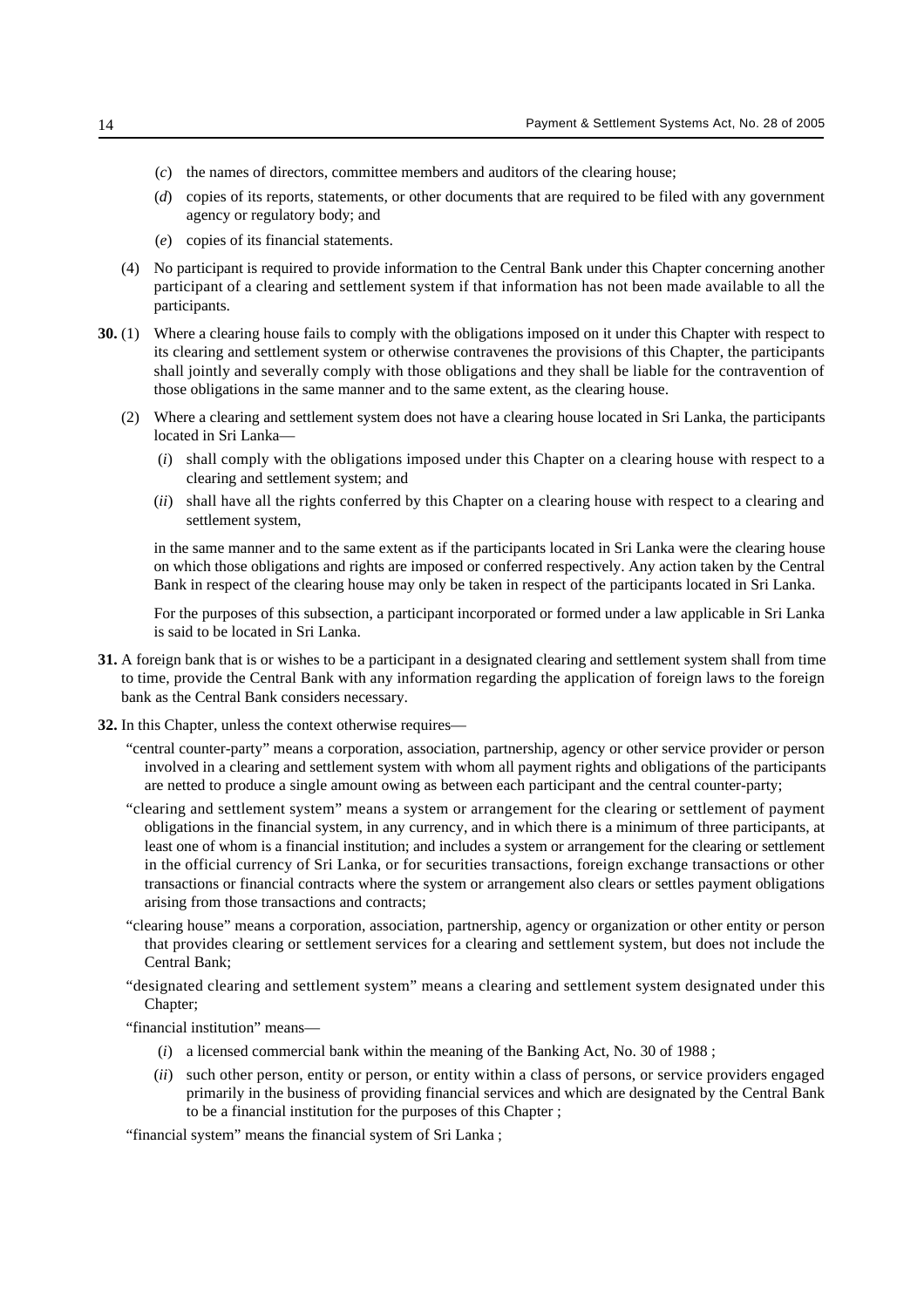- "net termination value" means the net amount obtained after setting off or otherwise netting the obligations between the parties to a netting agreement in accordance with the provisions of such agreement ;
- "netting agreement" means an agreement between two or more financial institutions or between the Central Bank and one or more financial institutions that provides for the netting or set off of present or future obligations to make payments against the present or future rights to receive payments ;
- "participant" means a member of a clearing house or a party to an arrangement that establishes a clearing and settlement system ;
- "risk to the financial system of Sri Lanka" means the risk that the inability of a participant to meet its obligations in a clearing and settlement system as they become due, or a disruption to a clearing and settlement system, that could through the transmittal of financial problems into the system, cause—
	- (*i*) other participants in the clearing and settlement system to be unable to meet their obligations as they become due ;
	- (*ii*) financial institutions in other parts of the financial system of Sri Lanka to be unable to meet their obligations as they become due, or
	- (*iii*) the clearing and settlement system's clearing house or the clearing house of another clearing and settlement system within the financial system of Sri Lanka to be unable to meet its obligations as they become due.

#### PART III

# ELECTRONIC CHEQUE PRESENTMENT

- **33.** (1) A banker may instead of presenting the cheque itself for payment, present a cheque by electronic means for payment to the banker on whom it is drawn, by transmitting an image thereof along with the stipulated electronic payment information of the cheque.
	- (2) In making the electronic presentment of a cheque under subsection (1) a banker may act in whole or in part through a third party service provider, including another banker or the clearing house, and such service provider is deemed to be an agent for the banker.
	- (3) Notwithstanding anything contained in subsection (1), and subject to the provisions of subsection (5), the banker on whom a cheque is drawn and to whom electronic presentment was made, may request the presenting banker to present the cheque itself for payment thereof.
	- (4) Where either an electronic presentment under subsection (1) was precluded or wholly failed, or a valid request under subsection (3) is made, the presentment under subsection (1) shall be disregarded, and the provisions of this section shall not apply to the subsequent presentment of the cheque itself. For the subsequent presentment of the cheque to be considered as having been timely made, the presenting banker is deemed to have received the cheque in order to present it for payment at the time he either received the request under subsection (3), or should have known that the electronic presentment was precluded or had wholly failed, as the case may be.
	- (5) A request under subsection (3) can be validly made, only—
		- (*a*) before payment is made ; and
		- (*b*) where the electronic presentment has failed or did not enable the banker on whom the cheque is drawn to conclude with adequate certainty that in honouring the cheque he is complying with the instructions of his customer who is stated as being the drawer of the cheque ; and
		- (*c*) where the banker on whom the cheque is drawn has reasonable grounds to believe that there is a greater likelihood that he could arrive at such conclusion on the basis of the presentment of the cheque itself,

and such request shall be accompanied by an explanation as to the grounds thereto and shall reach the presenting banker before the close of business on the day following the day the electronic presentment of the cheque is made, in accordance with the provisions of subsection (1).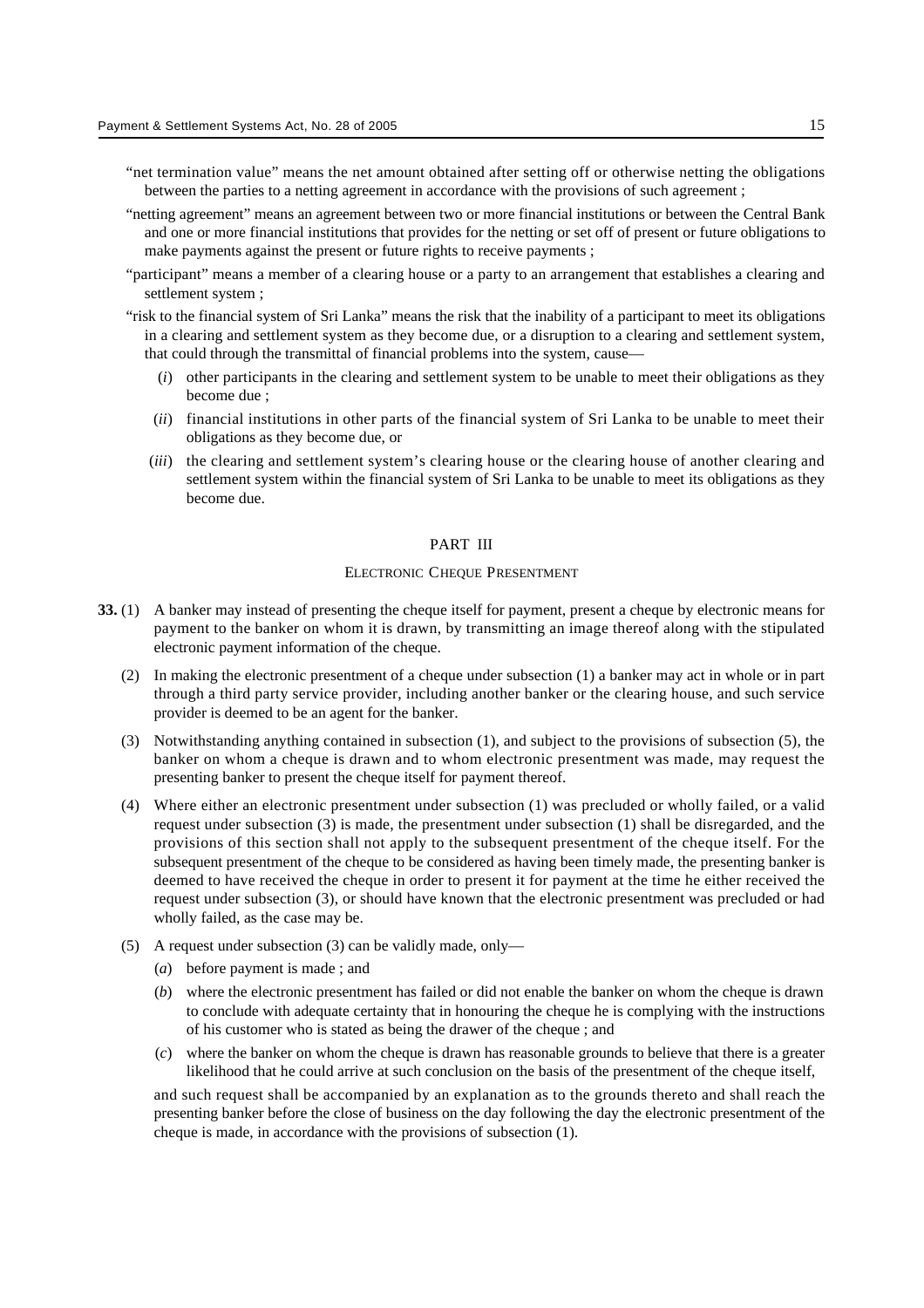- (6) A valid request under subsection (3) for the presentment of the cheque itself shall not be deemed to be a dishonouring of the cheque by non-payment.
- (7) For the avoidance of doubt it is stated that, any payment made upon presentment in accordance with subsection (1) by the transmission of an image and electronic payment information of the cheque, shall not be considered to have been made outside the ordinary course of business, in bad faith or negligently.
- (8) For the purposes of this section—
	- (*a*) the image of a cheque shall comprise the front view and the back view of the cheque ; and
	- (*b*) the electronic payment information of a cheque shall comprise—
		- (*i*) the serial number of the cheque ;
		- (*ii*) the code which identifies the banker on whom the cheque is drawn ;
		- (*iii*) the account number of the drawer of the cheque ;
		- (*iv*) the amount for which the cheque is drawn, as entered by the drawer of the cheque ; and
		- (*v*) any other matter as may from time to time be prescribed by regulation.
- **34.** (1) Where a cheque presented for payment in accordance with subsection (1) of section 33 is dishonoured by non-payment, the banker to whom the holder delivered the cheque for collection shall either return the cheque to the holder or shall issue to the holder an image return document conforming to all requirements set out by the Central bank.
	- (2) An image return document shall be deemed to be the cheque to which it relates.
- **35.** (1) A banker who makes an electronic presentment in terms of subsection (1) of section 33, warrants that the image is a true, complete and accurate image of the original cheque and that the stipulated electronic payment information is the same as is on the cheque. He shall also indemnify the drawer against any loss incurred due to the presentment being made by electronic means instead of by presentment of the cheque itself.
	- (2) A banker who issues an image return document in terms of subsection (1) of section 34 warrants that it is a true copy of the cheque to which it relates and shall also indemnify the drawer against any loss in the event of the cheque itself being paid or sued on.
	- (3) The warranties and indemnities guaranteed under this section are in favour of the banker on whom the cheque is drawn, its customer who is stated to be the drawer of the cheque, the holder who delivered the cheque to the presentment bank for collection and any prior indorser.
	- (4) Notwithstanding the provisions of subsection (3), the person stated to be the drawer of the cheque, may recover on the breach of warranty or indemnity and claim under this section directly from the banker on whom the cheque is drawn, who may then be subrogated to the claim of that person against the banker making the warranty, or be liable on the indemnity obligation.
- **36.** (1) The provisions of subsection (4) of section 52 of the Bills of Exchange Ordinance (Chapter 82) shall not apply—
	- (*a*) to the presentment of a cheque for payment under subsection (1) of section 33;
	- (*b*) to a cheque which is paid following presentment under subsection (1) of section 33.
	- (2) Where a cheque is presented for payment by a banker under subsection (1) of section 33, the provisions of section 45 of the Bills of Exchange Ordinance (Chapter 82) shall not be construed as being applicable and requiring the presentment to be made at the proper place or at a reasonable hour on a business day.
	- (3) The provisions of this Part of this Act shall, in so far as it is possible be read and construed as one with the Bills of Exchange Ordinance (Chapter 82).
- **37.** (1) Agreements between bankers, including those in the form of clearing house rules or similar arrangements, may govern the implementation of all matters set out in this Part and shall be binding between the parties thereto :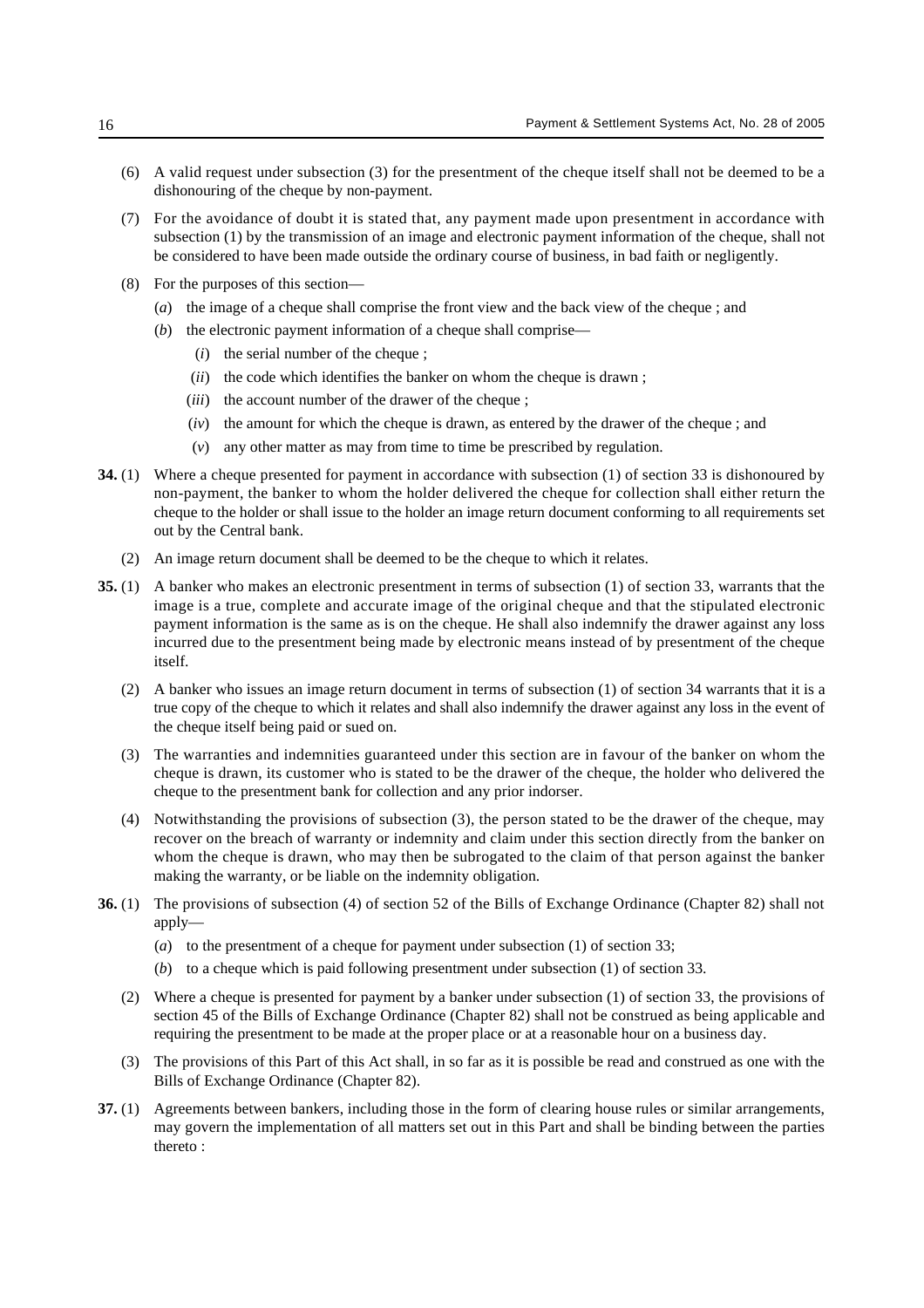Provided that any rules, directions or instructions issued by the Central Bank for such purposes under this Act, shall supersede any such agreement or arrangements as the case may be.

(2) Rules, directions and instructions relating to the implementation of this Part are deemed to bind and benefit parties liable on and entitled to enforce a cheque governed by them.

# PART IV

#### MISCELLANEOUS PROVISIONS

- **38.** Where any person fails to comply with any provision of this Act or any regulation made thereunder or a directive, direction, instruction, or rule issued by the Central Bank in connection with any matter as relates to the foregoing provisions, or a lawful request for information, records or documents directed under this Act, the Central Bank may make an application to a Court of competent jurisdiction for an order directing compliance with the provisions of this Act, regulation, rule, instruction, directive or request, as the case may be.
- **39.** (1) Every person who contravenes or fails to comply with any provision of this Act or any regulations made thereunder, or directive, direction, instruction or rule issued by the Central Bank in connection with any matter under those provisions, or a lawful request for information, records or documents, directed under this Act, shall be guilty of an offence, and—
	- (*i*) in the case of a natural person, be liable on conviction after summary trial to a fine not exceeding one million rupees or to imprisonment of either description for a term not less than one year and not more than three years, or to both such fine and imprisonment; or
	- (*ii*) in the case of any other entity, be liable on conviction after summary trial to a fine not exceeding seven hundred and fifty thousand rupees.
	- (2) Where a corporation or any other legal entity other than an individual, or an unincorporated body or organization contravenes any provisions of this Act or any regulation made thereunder or any directives, directions, instructions or rules issued by the Central Bank, then, every director and member shall be liable for the contravention in the same manner and to the same extent as the corporation, legal entity or the unincorporated body or organization as the case may be.
- **40.** (1) Any information or documents obtained under this Act by the Central Bank shall be treated as confidential.
	- (2) Nothing in subsection (1) precludes the Central Bank from disclosing any information or documents to any government agency or regulatory body charged with the regulation of financial institutions, provided that the Central Bank is satisfied that the information or documents shall be treated as confidential by the agency, body or person to whom they are disclosed.
	- (3) Nothing contained in the provisions of subsection (1) shall preclude the Central Bank from disclosing any information if required to do so by a Court of law.
- **41.** No action shall lie against the Monetary Board of the Central Bank, or its members, any officer, employee, director of the Central Bank, or any person acting under the direction of the Central Bank, for anything lawfully done or omitted to be done in good faith in the exercise or performance of any powers, duties or functions under this Act, which are intended or authorized to be exercised or performed.
- **42.** Subject to the provisions of the Constitution, in the event of an application for judicial review being made of any designation under this Act or of any directive issued thereunder, no stay of the designation or directive shall be granted, pending the final disposition of the application.
- **43.** (1) The Minister may, for the purpose of giving effect to the principles and provisions of this Act, make regulations with respect to any matter required by this Act to be prescribed or in respect of which regulations are required or authorized to be made by the Act.
	- (2) In particular and without prejudice to the generality of the powers conferred on the Minister by subsection (1), the Minister may, make regulations in respect of all or any of the following matters :—
		- (*a*) the protection of customers and the integrity and development of payment systems in Sri Lanka ;